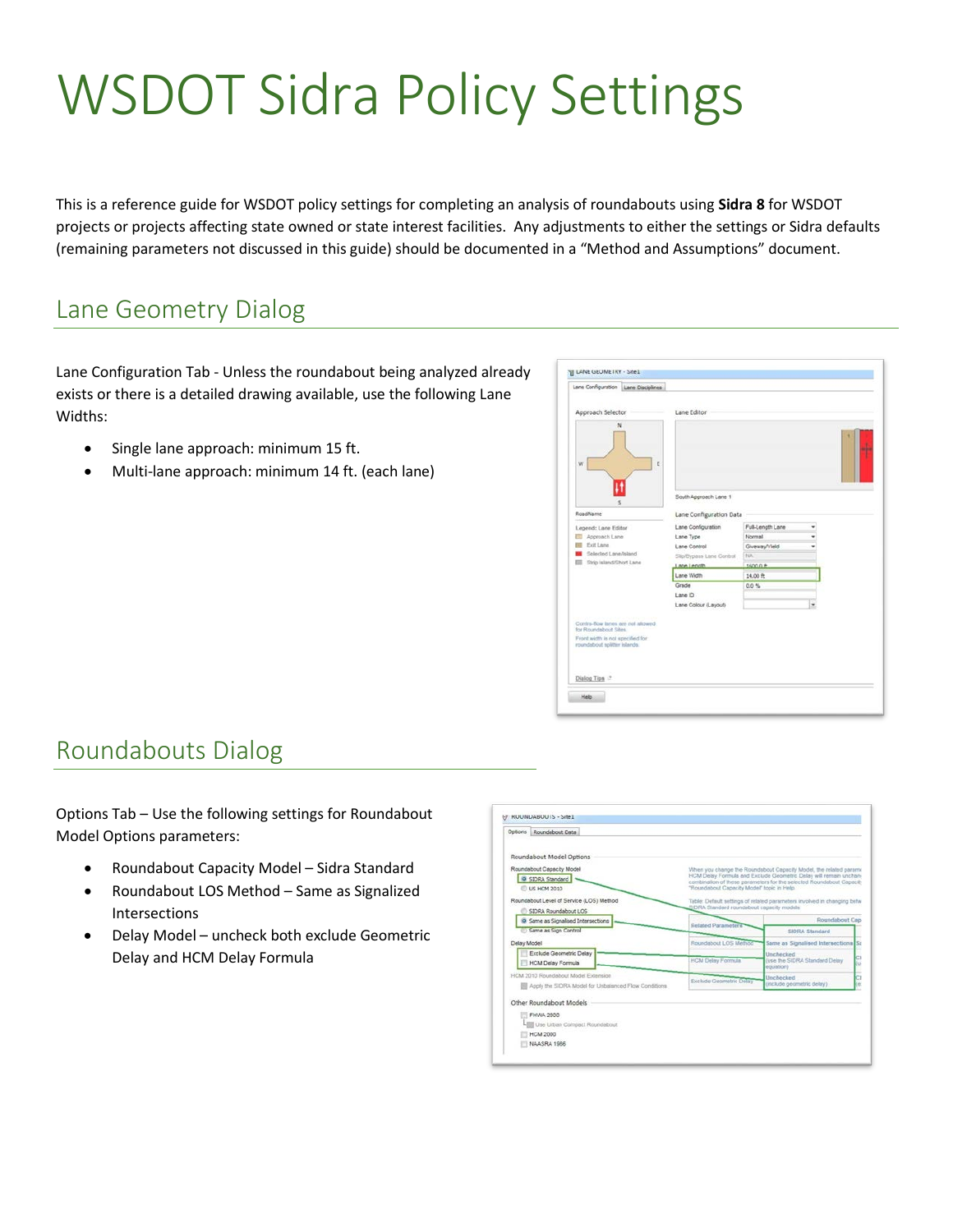## Roundabouts Dialog

Roundabout Data Tab – Use the following settings:

- Circulating width: single lane roundabout minimum 18'-20', multi-lane 15' each
- Entry Radius: 90' 110' (unless a site specific design is available)
- Environment Factor: 1.1 for opening year and 1.0 for horizon year



## Parameter Settings Dialog

Options Tab – Use the following settings for Options Tab:

| Options                            | <b>Model Parameters</b> | Cost                                | <b>Fuel &amp; Emissions</b> |  |
|------------------------------------|-------------------------|-------------------------------------|-----------------------------|--|
|                                    |                         |                                     |                             |  |
| <b>General Options</b>             |                         |                                     |                             |  |
|                                    |                         |                                     |                             |  |
| Site Level of Service Method *     |                         | Delay & Degree of Saturation (SIDR/ |                             |  |
| Site Level of Service Target       |                         | $\overline{A}$                      |                             |  |
| Pedestrian Level of Service Target |                         | $\textcolor{blue}{\text{LOS}}$ D    |                             |  |
| Performance Measure *              |                         | <b>Delay</b>                        |                             |  |
| Percentile Queue *                 |                         |                                     |                             |  |
| $\bullet$ Percentile               |                         | 95 %                                |                             |  |
|                                    |                         |                                     |                             |  |